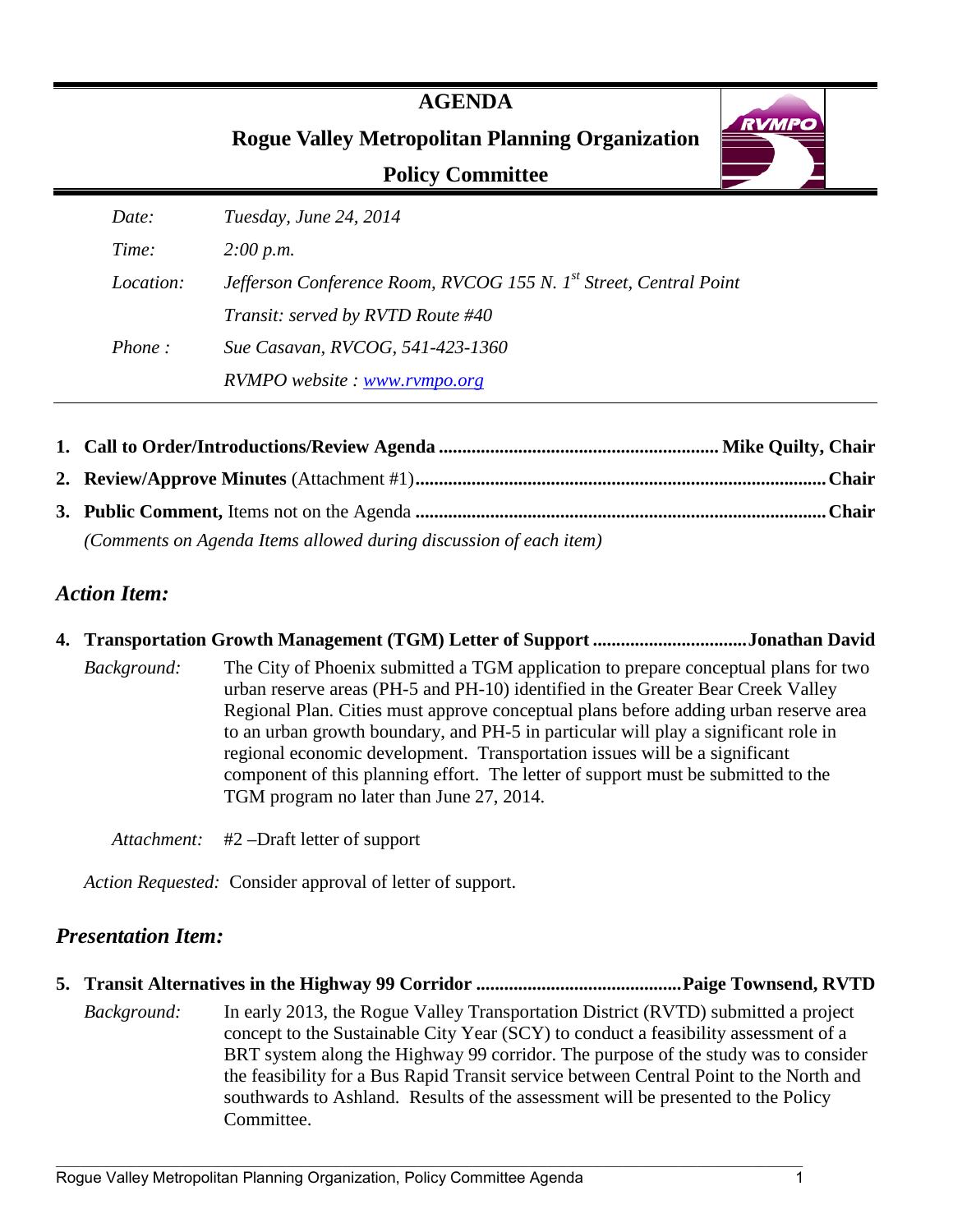**6. RVMPO Planning Update ................................................................................... Jonathan David 7. Public Comment ......................................................................................................................Chair 8. Other Business / Local Business ............................................................................................Chair** *Opportunity for RVMPO member jurisdictions to talk about transportation planning projects.*  **9. Adjournment ..........................................................................................................................Chair**

The next MPO Policy Committee meeting is scheduled for Tuesday, July 22 at 2:00 p.m. in the Jefferson Conference Room, RVCOG, Central Point.

- The next MPO PAC meeting is scheduled for Tuesday, July 15 at 5:30 p.m. in the Jefferson Conference Room, RVCOG, Central Point.
- The next MPO TAC meeting is scheduled for Wednesday, July 9 at 1:30 p.m. in the Jefferson Conference Room, RVCOG, Central Point.

IN COMPLIANCE WITH THE AMERICANS WITH DISABILITIES ACT, IF YOU NEED SPECIAL ASSISTANCE TO PARTICIPATE IN THIS MEETING, PLEASE CONTACT SUE CASAVAN, 541-423-1360. REASONABLE ADVANCE NOTICE OF THE NEED FOR ACCOMMODATION PRIOR TO THE MEETING (48 HOURS ADVANCE NOTICE IS PREFERABLE) WILL ENABLE US TO MAKE REASONABLE ARRANGEMENTS TO ENSURE ACCESSIBILITY TO THIS MEETING.

\_\_\_\_\_\_\_\_\_\_\_\_\_\_\_\_\_\_\_\_\_\_\_\_\_\_\_\_\_\_\_\_\_\_\_\_\_\_\_\_\_\_\_\_\_\_\_\_\_\_\_\_\_\_\_\_\_\_\_\_\_\_\_\_\_\_\_\_\_\_\_\_\_\_\_\_\_\_\_\_\_\_\_\_\_\_\_\_\_\_\_\_\_\_\_\_\_\_\_\_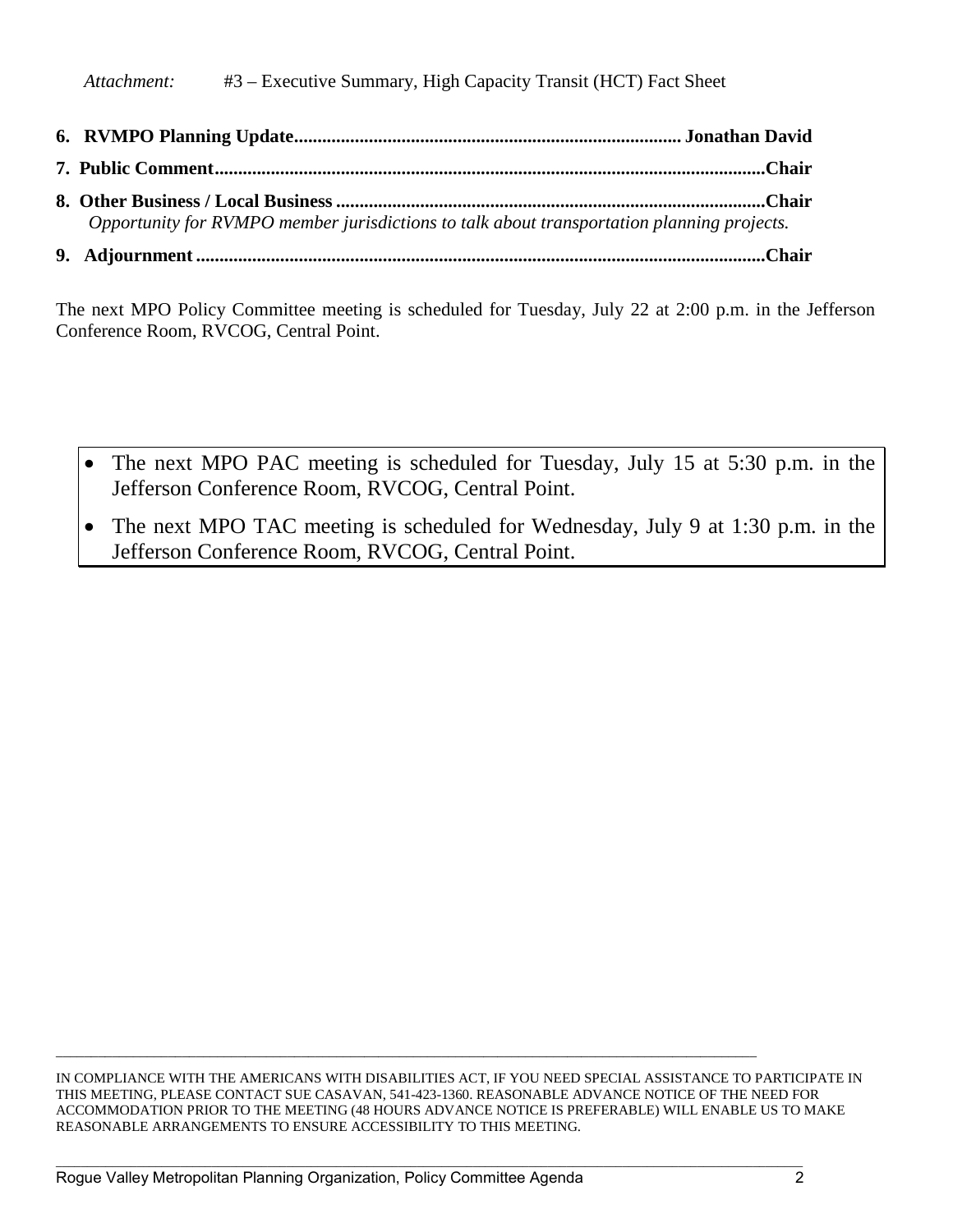**RVMPO** 

## **SUMMARY MINUTES ROGUE VALLEY MPO POLICY COMMITTEE MAY 27, 2014**



| <b>NAME</b>                | <b>REPRESENTING</b>          | <b>PHONE</b> |
|----------------------------|------------------------------|--------------|
| Al Densmore, Vice Chairman | City of Medford              | 282-1415     |
| <b>Art Anderson</b>        | <b>ODOT</b>                  | 774-6353     |
| <b>Bill Cecil</b>          | City of Talent               | 535-1566     |
| <b>Bruce Sophie</b>        | City of Phoenix              | 535-1634     |
| Don Skundrick              | <b>Jackson County</b>        | 774-6118     |
| Jim Lewis                  | City of Jacksonville         | 899-7023     |
| Julie Brown                | <b>RVTD</b>                  | 608-2143     |
| Mike Quilty, Chairman      | <b>City of Central Point</b> | 664-7907     |
| <b>Rich Rosenthal</b>      | <b>City of Ashland</b>       | 941-1494     |
| <b>Staff</b>               |                              |              |
| Dan Moore                  | <b>RVCOG</b>                 | 423-1361     |
| Andrea Napoli              | <b>RVCOG</b>                 | 423-1369     |
| <b>Bunny Lincoln</b>       | <b>RVCOG</b>                 | 944-2446     |
| <b>Others Present</b>      |                              |              |

Mike Montero, Mike Kuntz, Mike Faught and Alex Georgevitch

#### **1. Call to Order / Introductions/ Review Agenda -**

Chairman Mike Quilty called the meeting to order at 2:04 p.m.

## **2. Review / Approve Minutes -**

#### **2 (a.) – Additional Agenda Item –**

Dan Moore stated that Mike Montero had applied to change from Central Point to Freight representative on the Pubic Advisory Committee.

#### **On a motion by Jim Lewis, and seconded by Al Densmore, Mr. Montero's request was unanimously approved.**

Chairman asked if there were any additions or corrections to the March meeting minutes. **On a motion by Rich Rosenthal and seconded Bruce Sophie by the minutes were unanimously approved as presented.**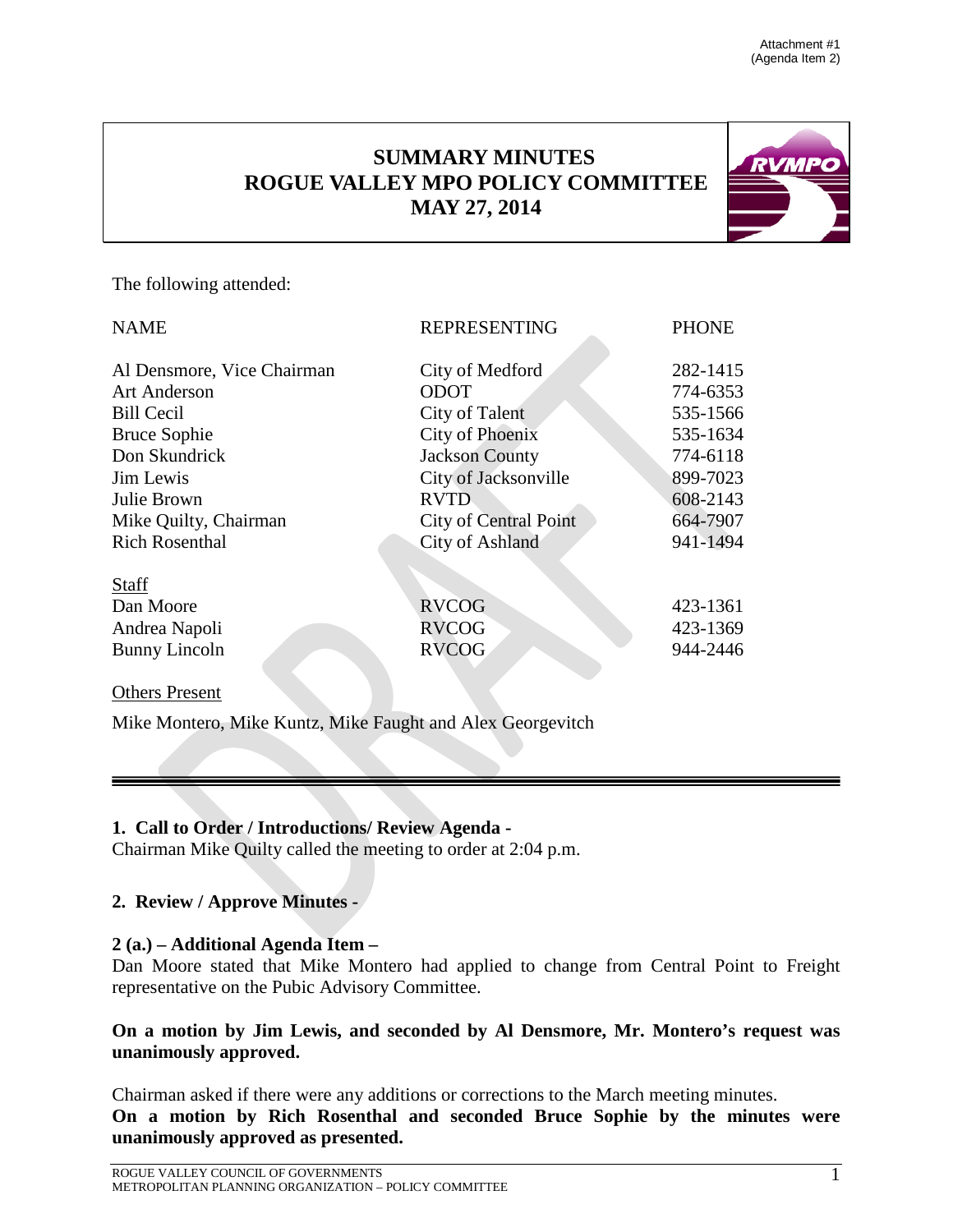Committee members acknowledged the need to advertise for vacant seats on the PAC.

#### **On a motion by Rich Rosenthal and seconded Bruce Sophie by the minutes were unanimously approved as presented.**

**3. Public Comment -** None.

#### *Public Hearing*

#### **4. RVMPO Public Participation Plan**

#### **The Chair read the public hearing procedure for the hearing.**

Andrea Napoli presented an overview of the updated Plan, emphasizing the proposed amendments to the draft. Last update was completed in 2007. Basic changes were not tracked in the update. Substantive changes were tracked.

The PAC and TAC have recommended approval of the draft update.

Section 3. – Goals & Objectives No goals were changed, but language was added to reflect a greater use of electronic and social media for dissemination of MPO related public information.

Goal 1 #10 was changed to encourage **"designated"** Committee members to speak with the media on various MPO planning activities.

Goal 2 #1. The 30 day notice was changed to 21 day because the current notification time frame causes longer review delay.

Section #7 – Review, Evaluation & Revision of the Public Participation Plan. Staff and Committee (as opposed to pubic) will review public participation activities.

Appendix C was created to demonstrate public outreach efforts for the 2013 RTP update.

One comment was received on the updated Plan. A specific Bike/Ped seat on the PAC was requested. (Public Health currently covers this.) The PAC did not see this request. Committee members talked about the PAC composition, and expressed agreement that the issue had definite merit. Mike Quilty felt that a representative actually involved in the Public Health field would be a much greater benefit to the PAC, and it was agreed that the matter needed to be returned to the PAC for their review and input.

#### **The Chair opened public testimony.**

| In support:    | None received |
|----------------|---------------|
| In opposition: | None received |

#### **Chair closed the public hearing.**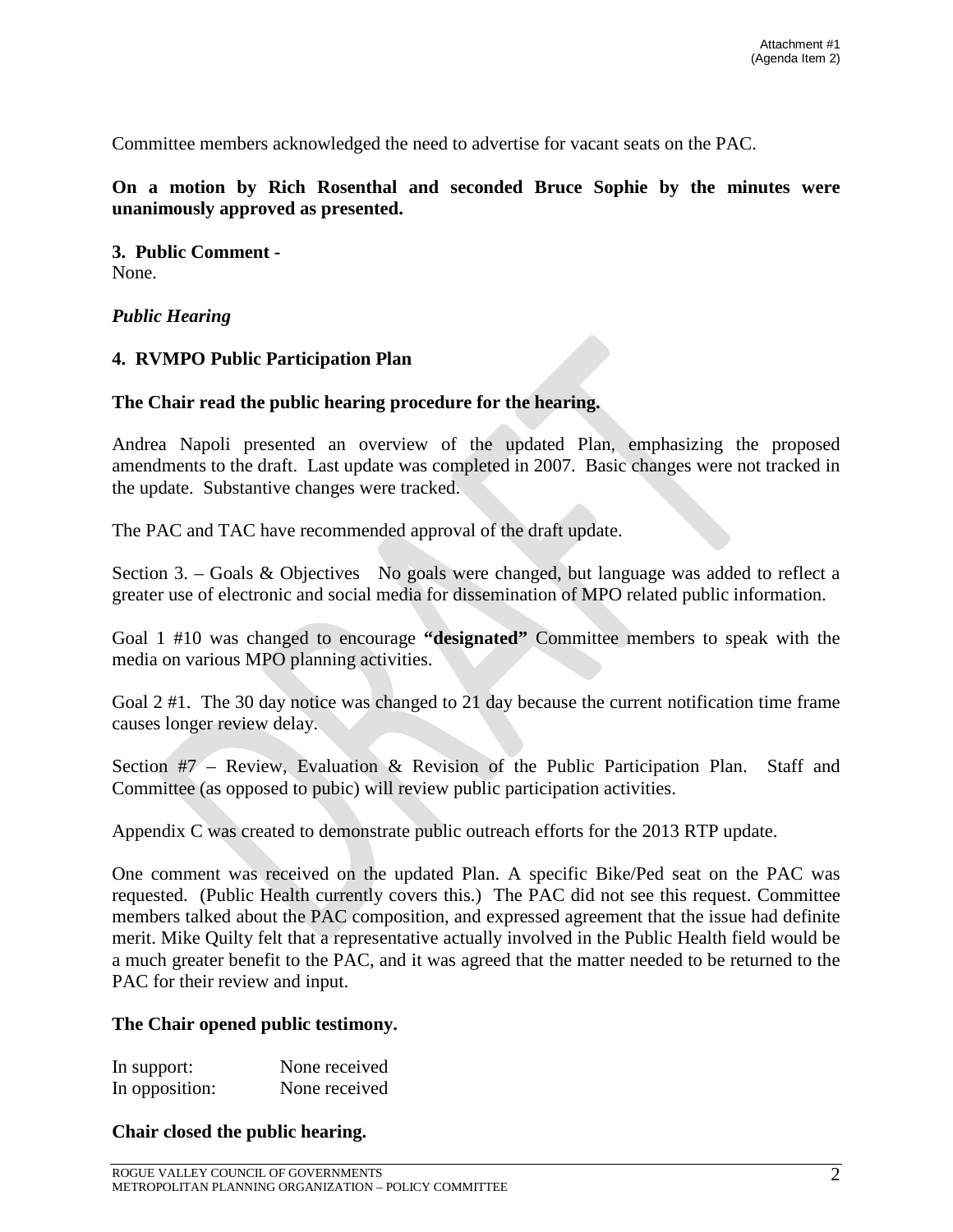As additional input on potential enhancements to the public notice issue, the RTVD Public Forum and direct mailings were mentioned as an excellent public information tool.

The Committee held a brief discussion on getting an appropriate "mix" on the PAC, perhaps shifting representations around, and various ways, especially utilizing social media options, that the public could be better informed about MPO activities.

**Art Anderson made a motion to adopt the Public Participation Plan as presented. (The PAC will consider amendments as necessary, and the makeup of the PAC, and possible changes thereto, may be considered at a future date.) The motion was seconded by Don Skundrick. Motion passed unanimously.**

#### **5. RVMPO Planning Update –**

Dan Moore attended a recent meeting on the updates to the Regional Travel model (transit & ridership). The new model is expected to be much more accurate than previous

Consultation work has been initiated for the Air Quality Conformity TIP. A new emissions model will be used.

RVCOG has started ODOT Alternative measures Benchmark Analysis (TGM grant). An early project start was authorized by ODOT.

#### **6. Public Comment**

None.

#### **7. Other Business / Local Business**

Mike Quilty outlined Connect Oregon 5 final review committee activities coming up soon.

Art Anderson said that Grants Pass and JOCO were returning to RVACT in July. Don Skundrick and Mike Quilty commended ODOT for the manner in which it has handled this sensitive matter.

June 6 is the date set for the Clean Cities Alternative Fuel Conference. The event will be held in the JACO Public Works PW Auditorium on Antelope Road.

The next meeting will be held on June 24th @ 2:00 PM.

#### **9. Adjournment**

The meeting was adjourned at 2:37 p.m.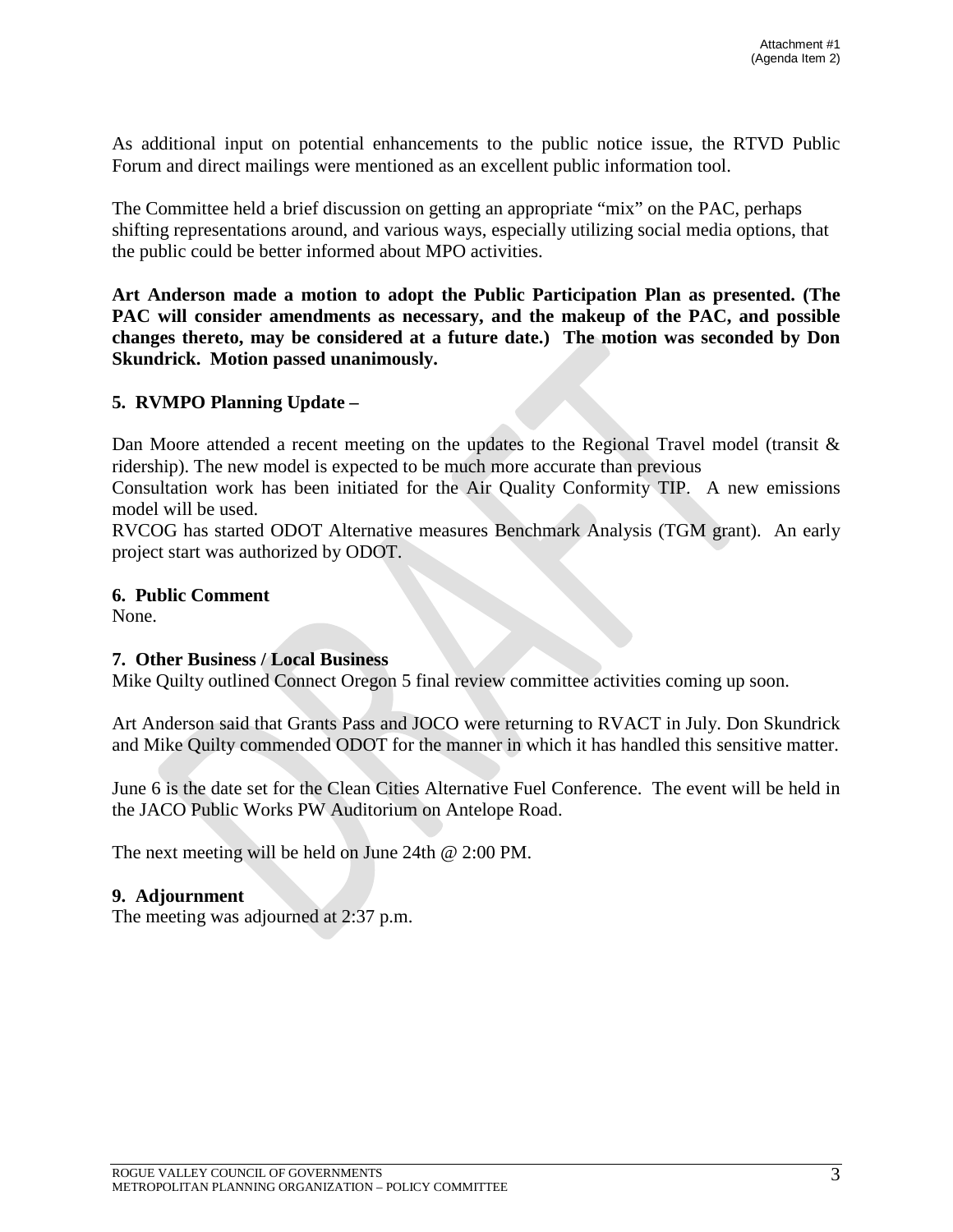

June 24, 2014

Cindy Lesmeister Transportation and Growth Management Program 555 13th St NE, Ste 2 Salem, OR 97301

Dear Ms. Lesmeister:

The City of Phoenix applied for a Transportation and Growth Management (TGM) grant to develop a concept plan for land use and transportation for the urban reserve areas, PH-5 and PH-10. This concept plan will be the basis for further land use and transportation planning for Phoenix. This area offers tremendous economic potential to Phoenix as well as the Bear Creek Valley region. It is an opportunity to recruit in major industrial businesses looking for park-like settings with easy access to I-5 and the Bear Creek Valley communities.

The transportation portion of the concept plan will have an engineering base that assures the transportation system through the urban reserve area (URA) will be able to serve this URA as well as the communities to the north and south of the area. It will be a transparent public process that will involve working closely with the property owners within and adjacent to the URA as well as other agencies such as ODOT, Jackson County and the Rogue Valley MPO.

The development of the concept plan is a requirement of the process defined in the Bear Creek Valley Regional Plan. With the concept plan, the City can move forward to develop the housing and economic needs analysis that meets the needs of the City and region.

At its meeting held on June 24, 2014, the RVMPO Policy Committee voted to support Phoenix's application for a TGM Grant. On behalf of the Rogue Valley Rogue Metropolitan Planning Organization, I urge approval of the grant request. If you need any additional information about MRMPO planning and the consistency of this project with the organization's goals and planning efforts, please contact the RVMPO coordinator, Jonathan David, at jdavid@rvcog.org.

Thank you for your consideration.

Sincerely,

Michael Quilty, Chair Rogue Valley Metropolitan Planning Organization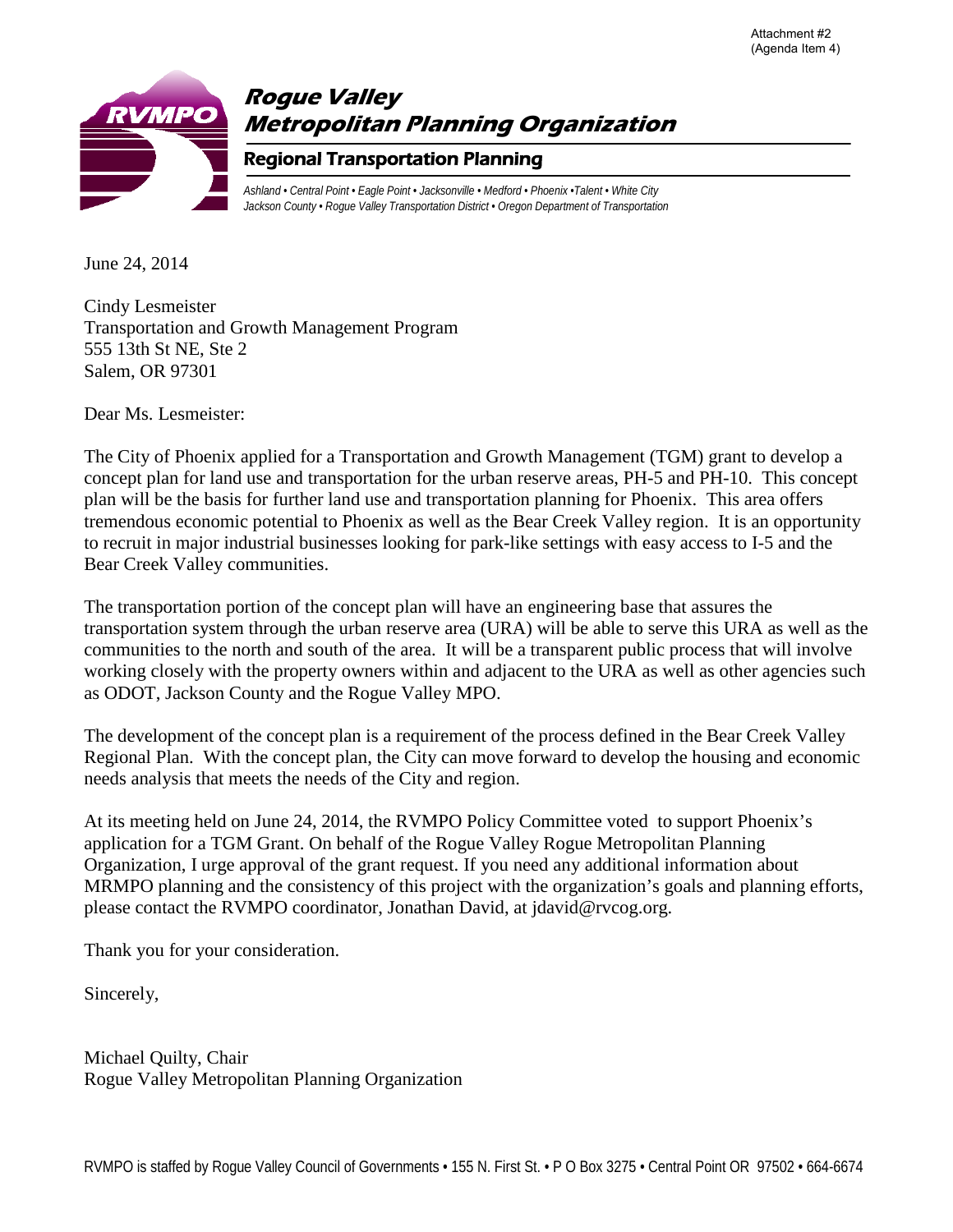Attachment #3 (Agenda Item 5)



# **EXECUTIVE SUMMARY**

In early 2013, the Rogue Valley Transportation District (RVTD) submitted a project concept to the Sustainable City Year (SCY) to conduct a feasibility assessment of a BRT system along the Highway 99 corridor. The submittal summarized the project as follows:

"The purpose of this study is to consider the feasibility for a Bus Rapid Transit service between Central Point to the North, southwards to Ashland."

From the start of the project to date, this executive summary outlines research and public engagement activities related to scoping community attitudes, opportunities and issues related to transit enhancements, including a potential bus rapid transit (BRT) in the Highway 99 corridor. The material in this summary describes how the University of Oregon Community Planning Workshop (CPW) approached the project, outlines specific tasks, and provides some preliminary high-level findings learned from the community engagement process.

The community engagement strategy includes **four** components:

- Key Person Interviews
- Surveys
- Focus Groups
- Policy Analysis

## **Key Person Interviews**

The CPW team completed 20 key person interviews that produced a variety of different perspectives and viewpoints about the feasibility of transit enhancements, perceptions of RVTD, and opinions of the current and future status of transit in the region. The following bulleted list summarizes significant interviewee comments:

- Deliver a strong case for the need for transit enhancements, especially a large-scale project such as enhancing the services to the level of Bus Rapid Transit. This will need to be packaged in terms of a Cost-Benefit-Analysis or with strong data based assumptions.
- Pursue engagement with the various stakeholder groups in the region, especially the business community and the key decision making bodies in the region. This will need to take place throughout every stage of the planning and development process.
- Collaborate with other jurisdictions, municipalities, regional planning organizations and ODOT to discuss, plan and prepare for a large project such as transit enhancements in the district. A large proportion of interviewees suggested an upmost importance for collaborative planning throughout all stages of the planning / design / build.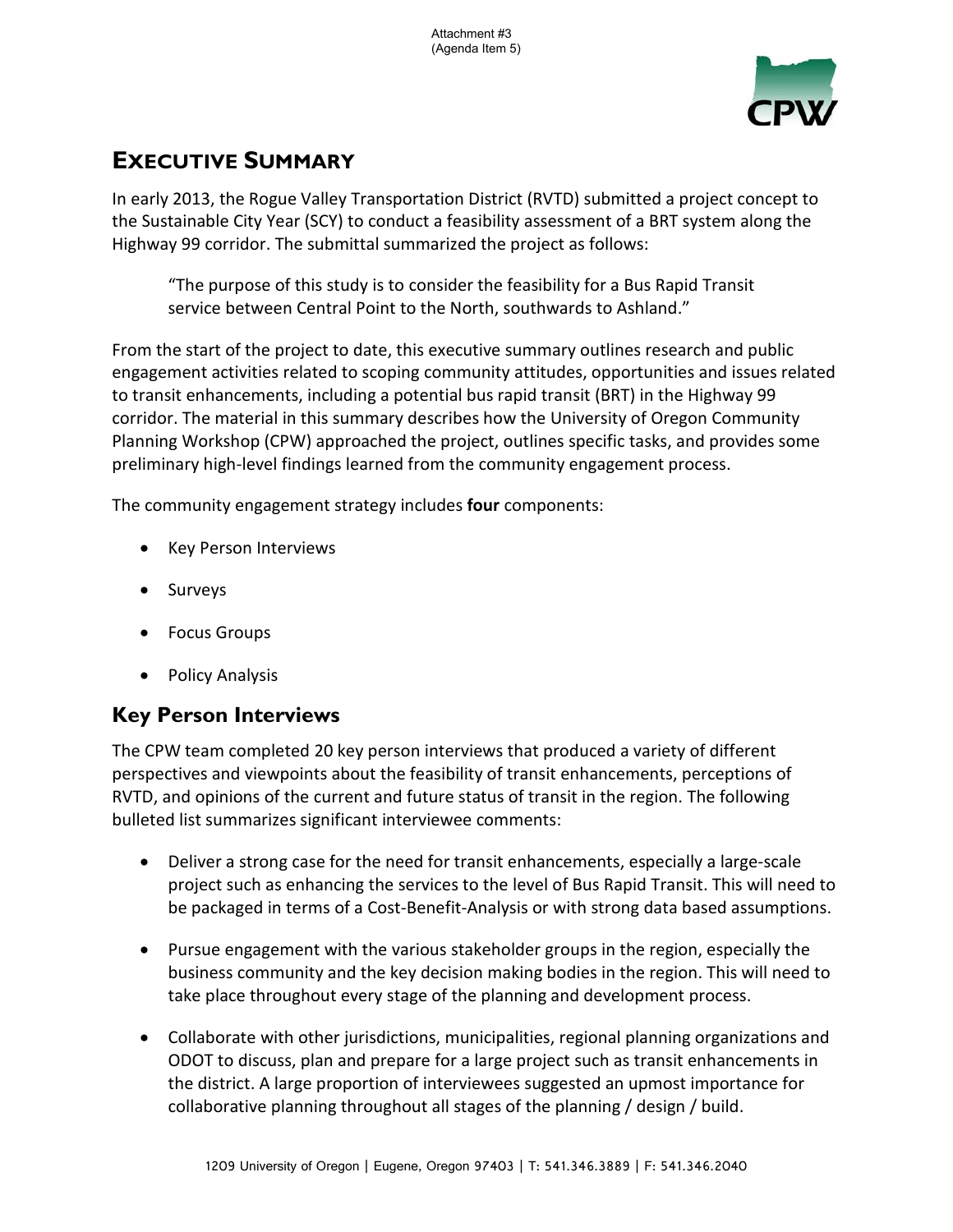• Improve existing services including schedule reliability, current bus stops and routes to improve public transit 'image'.

## **Surveys**

CPW used three survey instruments as part of the community engagement process—an intercept survey of bus patrons, an online business survey, and an online community survey.

| <b>Survey</b>                             | <b>Stakeholders</b>                                                                                          | <b>Delivery Method</b>                                                                                                                        |
|-------------------------------------------|--------------------------------------------------------------------------------------------------------------|-----------------------------------------------------------------------------------------------------------------------------------------------|
| Online Local<br><b>Business</b><br>Survey | Regional business owners<br>and managers                                                                     | Online survey distributed<br>through the local chambers,<br>SOREDI and the Heart of Medford                                                   |
| Online<br>Community<br>Survey             | Residents, employees,<br>professionals, students and<br>the community at large in<br>the Rogue Valley Region | Online survey distributed<br>with assistance from RVTD through<br>the schools, organizations and<br>other influential groups in the<br>region |
| <b>RVTD Patron</b><br>Intercept<br>Survey | Current RVTD patrons who<br>use buses along the HWY 99<br>Corridor and RVTD service<br>area                  | 125 Intercept surveys on bus<br>routes and stops with brief<br>questionnaires about transit<br>perceptions                                    |

## **Figure—1 Survey Instruments**

## **Intercept Survey**

The intercept survey was delivered in person as a short questionnaire that asked bus patrons about their transit usage habits, perceptions about the current status of transit and their opinions of transit modifications. The survey yielded 125 results from a variety of bus stop locations within the transportation district boundaries.

- Respondents indicated that the most important aspect of transit is 'The Bus is on time to my destination' (87%)
- Respondents has a low level of support for 'Service that has faster travel times but requires passengers to walk longer distance to catch the bus' (39%)
- Respondents indicated a strong support for more reliable transit options and were generally in favor of transit enhancements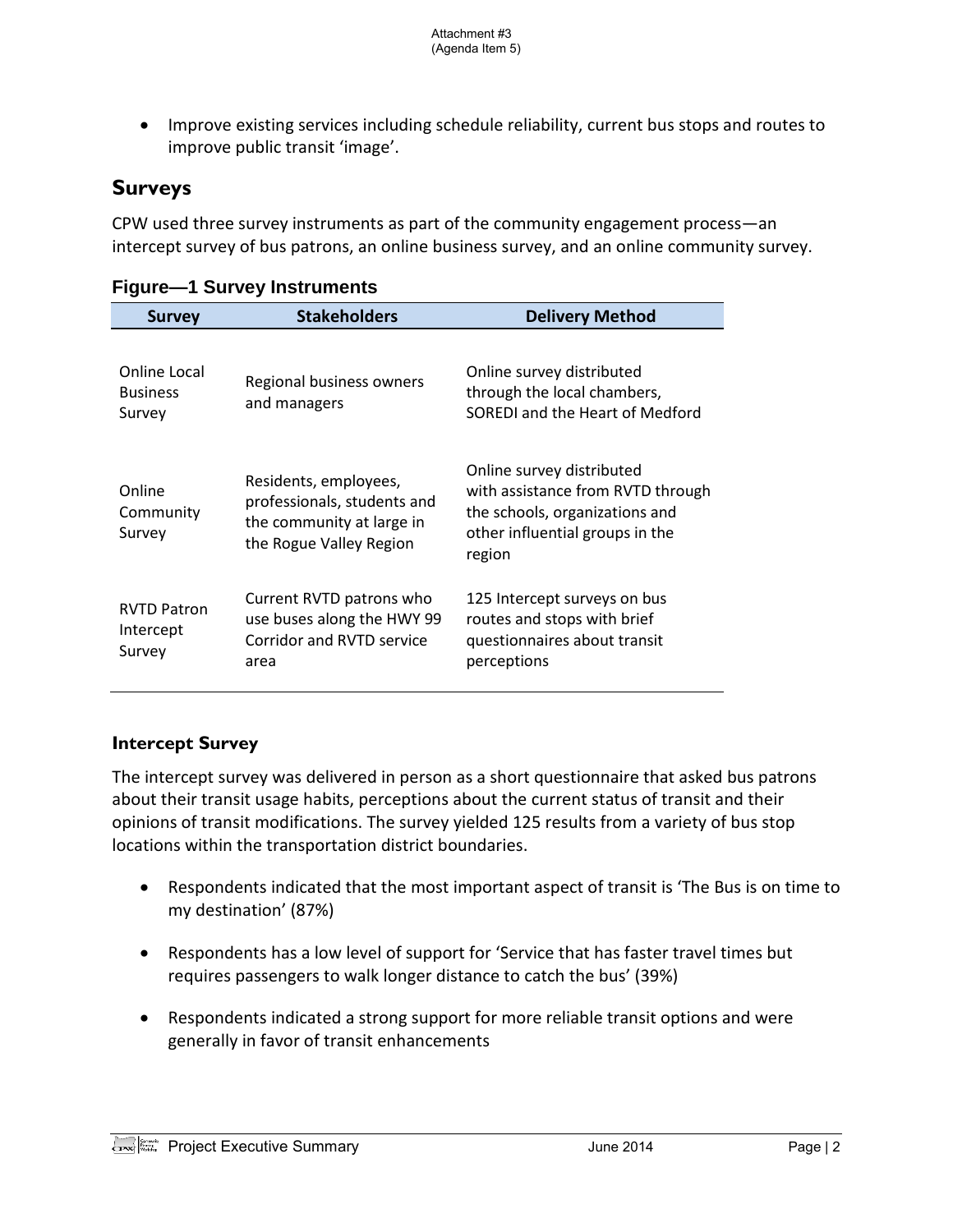• Respondents indicated moderate support 'to accept the trade off of reduced stops along their normal routes for increased reliability and speed, presumably from the enhancement of a line servicing the Highway 99 corridor.' (49%)

#### **Online Business Survey**

CPW conducted an online survey of business owners and employers in The Rogue Valley Region; the instrument collected 87 responses. Survey respondents represented thirteen different industries with the largest portion (26%) comprised from the service and hospitality industry.

The survey was disseminated to the chambers of commerce in Ashland, Medford, Jackson County, and The Hispanic Chamber. It was also delivered through the Southern Oregon Regional Economic Development Inc. The bulleted list below is a brief scan of the findings:

- 53% of respondents rated RVTD services as 'good' or 'very good'
- 41% of respondents indicated that they were 'satisfied' or 'very satisfied' with the way that RVTD provides services to their businesses
- 87% of respondents described transit as either 'valuable' or 'very valuable' to the region
- 59% of respondents indicated that they believed transit could reduce parking demand in downtown areas
- Less than 30% of respondents indicated that they would be in favor of bus lanes that required the acquisition of private property
- 52% of respondents indicated that traffic light prioritization would neither have a positive or negative effect on their business
- 96% of respondents indicated that potential transit enhancements would either feel neutral toward very positive about potential transit enhancements near their property

## **Online Community Survey**

An online survey instrument closed Friday the  $20<sup>th</sup>$ . The purpose of the survey is to guage the community at large to respond to transit related issues. The online community survey received approximately 60 respondents. The instrument was disseminated to SOU students and faculty, Twin Creeks Retirement residents, and to the public through a link on RVTD's website.

## **Focus Group Meetings**

CPW completed six focus groups with a variety of stakeholder groups and two mini-focus groups with (RVTD) core staff and Lane Transit (LTD) District managers. The focus group participants were comprised from a broad spectrum of stakeholder areas, Figure—2 below details each focus group and the time and location of the meeting. The purpose of the meetings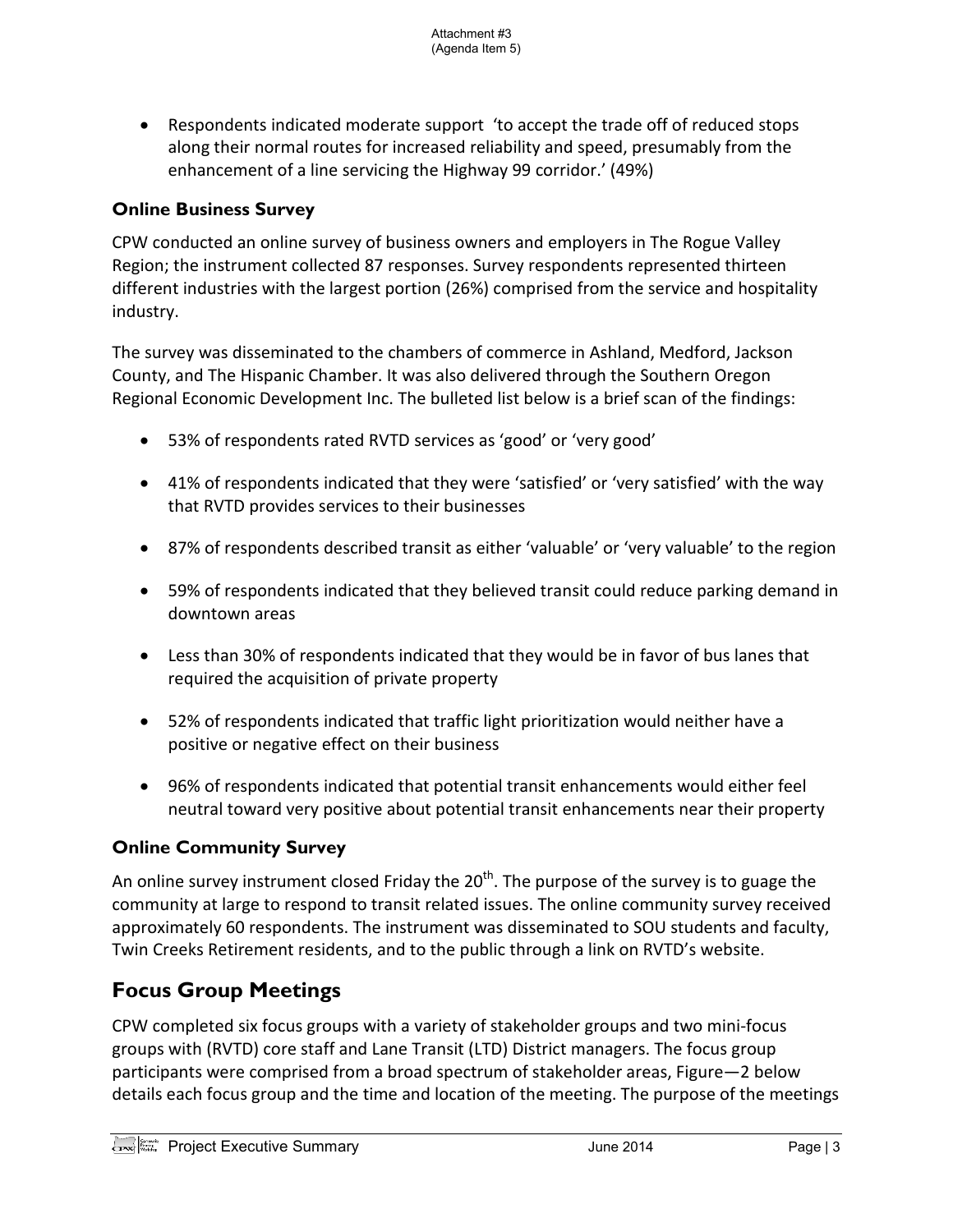was to create a group for open discussion about transit in the region. Each focus group ran for approximately 60-90 minutes.

| <b>Focus</b><br><b>Group</b> | <b>Stakeholders</b>                            | Where                            | <b>Completed</b>                 |
|------------------------------|------------------------------------------------|----------------------------------|----------------------------------|
| 1                            | <b>MPO Technical Advisory</b><br>Committed     | <b>RCC Facilities</b>            | November 12 <sup>th</sup> , 2014 |
| 2                            | <b>Twin Creeks TOD Retirement</b><br>Community | <b>Twin Creeks TOD</b>           | April 4 <sup>th</sup> , 2014     |
| 3                            | SOU staff, faculty and students                | <b>SOU Facilities</b>            | April 18th, 2014                 |
| 4                            | Crater High School                             | <b>Crater High School</b>        | May 20th, 2014                   |
| 5                            | <b>Business Community</b>                      | <b>RTVD</b><br><b>Facilities</b> | May 20th, 2014                   |
| 6                            | <b>MPO Public Advisory</b><br>Committee        | Rogue Valley COG                 | May 20th, 2014                   |

#### **Figure 2—Focus Groups**

The focus group participants held a mixture of perceptions and opinions about transit in the Rogue Valley Region. The community generally had favorable opinions of transit's role in the region and many participants agree with the importance of a transit system for the area. Themes emerged from the six groups such as: the importance of bus services for the community and concern about the functionality of existing services and how they can be improved.

Each group discussed a variety of topics during the meetings, including current opinions of transit, how residents use transit, and their opinions on potential transit enhancements. At the meetings, large conceptual renderings were placed in front of the participants and used as a tool for discussing the 'look and feel' of enhanced bus stops and services. A brief description of common themes from across the focus groups is described below:

- Improve schedule reliability and expand service hours
- Improve current bus stops to accommodate passengers with increased shelter, safety and seating
- Integrate transit enhancements in phases and ensure connectivity to existing transit lines
- Continue to engage and build support for transit enhancements when appropriate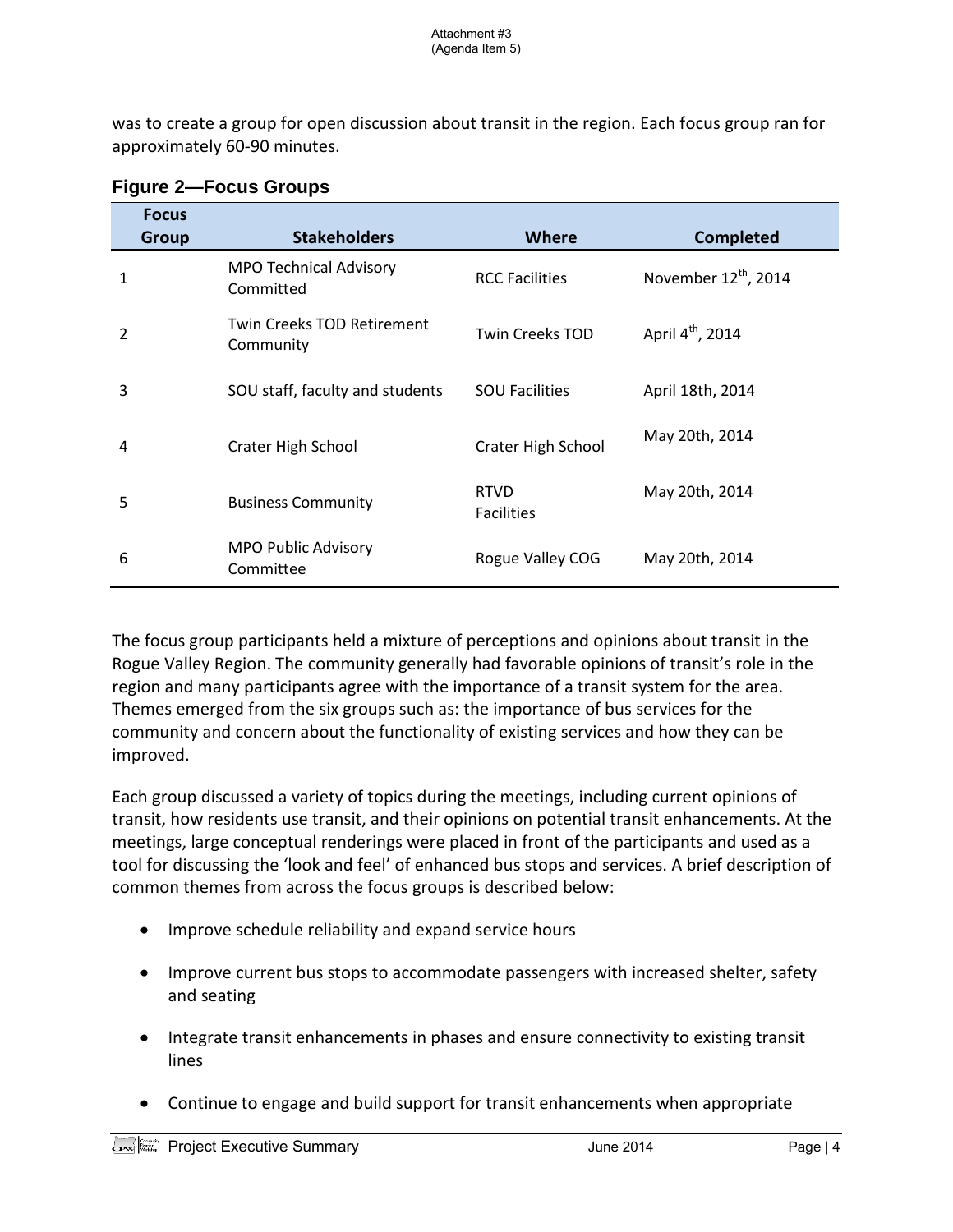- Build case for transit enhancements internally with robust data and information
- Collaborate with schools, hospitals, major employers, and attractions in the area to provide better access and information about bus programs, schedules and proposed transit enhancements.
- Integrate future planning and potential transportation enhancements into the Regional Transportation System Plan and ODOT plans and infrastructure

## **Policy Analysis**

The policy analysis document will be provided to RVTD as a separate technical memorandum describing the research found from the CPW team. It has indicated key plans, regulations, street design standards and other jurisdictional documents that indicate areas of opportunity and constraint for potential transit enhancement elements such as road width, signal prioritization, designated bus lanes and enhanced bus platforms.